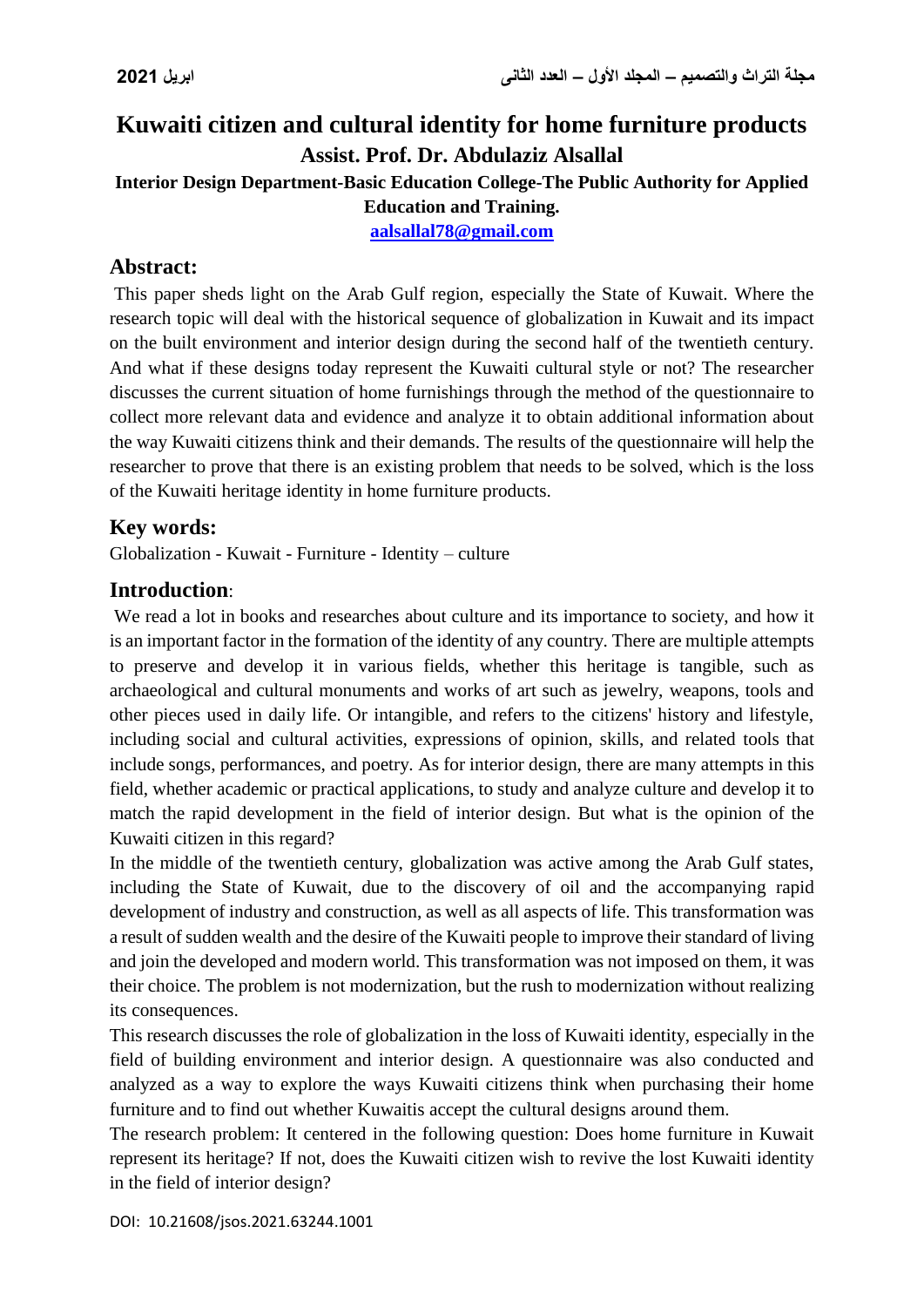Research aim: The researcher will prove that there is an existing problem that needs to be solved, which is the loss of the Kuwaiti cultural identity in home furniture products. As well as knowing whether culture in general is an attractive factor for Kuwaiti citizens.

The importance of the research: If we look at the build environment and interior design in Kuwait, we find that there is a missing link between the old and the modern, and the lack of a special characteristic of architecture and interior design that combines heritage and contemporary. Here lies the importance of this research in shedding light on the causes and measuring the opinion of Kuwaiti society and its desire to stick to its past and heritage.

Research methodology: The methodology of the study is exploratory, where the researcher relied on a questionnaire proving that globalization has led to the loss of Kuwaiti heritage and Kuwaiti identity in household furniture and its scarcity despite the presence of a large segment of citizens who want to adhere to their Kuwaiti identity.

Research limits: The researcher will conduct a questionnaire for a variety of Kuwaiti citizens to prove the problem of losing Kuwaiti identity in interior design and to obtain additional information about the way Kuwaiti society thinks.

Spatial boundaries: the State of Kuwait - Temporal boundaries: current time Globalisation

Those interested in globalization almost agree that although the term is new, what it describes is not. Some believe that globalization began hundreds of years ago. Historians have stated that globalization in the past had two causes, migration and conquest. The first drive behind emigration, conquest, or any kind of contact between one nation and another is material or spiritual benefit. "Phenomena such as the movement of people in search of food, land, freedom or trade between tribes and cities go back a long time in the history of mankind. In this longterm sense, the history of the human race can be viewed as a process of globalization" (Hulton, 2005, p. 28).

Nowadays, culture, as it was in the past, is not subject to traditional publishing and distribution, it has been greatly influenced by technology in general and communication technology in particular. Technology created cultural conquest and became the dominant force and means of transmitting culture. Hence the term "cultural globalization". This means the ability of technologically stronger cultures to dominate technologically weaker cultures. Technology is starting to have an influential role not only at the local level but also on the international level. Cultural globalization, in a more clear expression, is the society's attempt to extend its cultural model to other societies by influencing its cultural concepts, cultural values and patterns of behavior of its members through various political, economic, cultural and technological means.

## **Globalization and the State of Kuwait**

In the middle of the twentieth century, after the discovery of oil and the accompanying changes in the living standards of Kuwaiti citizens, there was a push towards globalization in all areas of life. This transformation came as a result of the sudden wealth and the desire of Kuwaitis to improve their standard of living and join the modern and developed world. As documented by Saba George, "The planning and building of the modern state of Kuwait 50 years ago was a dramatic civilizational revolution that swept across Kuwait like a hurricane leaving a person dazed and dazed in its wake ... Kuwait literally exploded from a small village to a rapidly urbanizing regional city in just over Aged 12 '(Schipper, 1964).